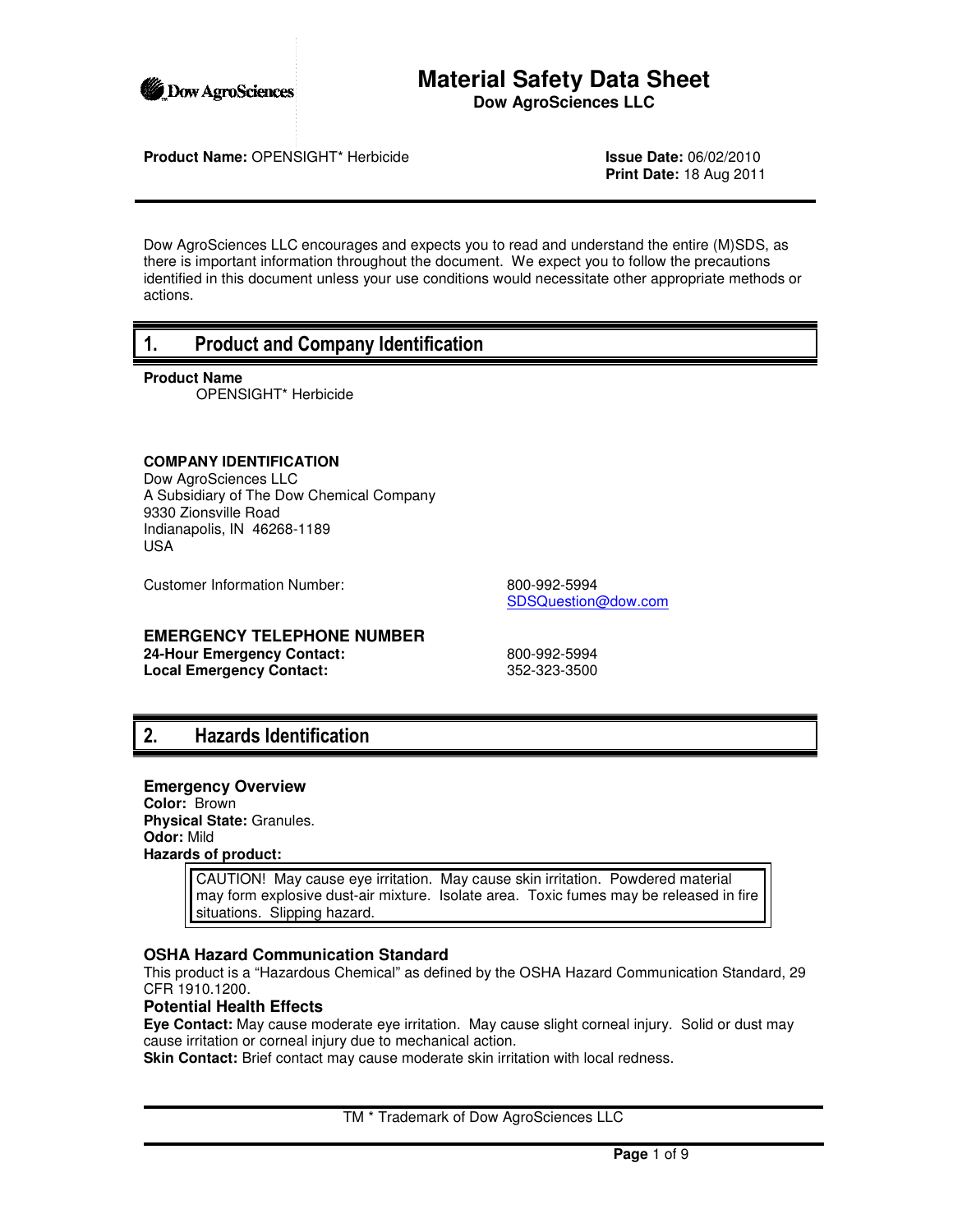**Skin Absorption:** Prolonged skin contact is unlikely to result in absorption of harmful amounts. **Inhalation:** Inhalation is unlikely due to physical state. No adverse effects are anticipated from single exposure to dust.

**Ingestion:** Very low toxicity if swallowed. Harmful effects not anticipated from swallowing small amounts.

**Aspiration hazard:** Based on physical properties, not likely to be an aspiration hazard.

**Effects of Repeated Exposure:** For similar active ingredient(s). Aminopyralid. In animals, effects have been reported on the following organs: Gastrointestinal tract.

**Cancer Information:** Lung fibrosis and tumors have been observed in rats exposed to titanium dioxide in two lifetime inhalation studies. Effects are believed to be due to overloading of the normal respiratory clearance mechanisms caused by the extreme study conditions. Workers exposed to titanium dioxide in the workplace have not shown an unusual incidence of chronic respiratory disease or lung cancer. Titanium dioxide was not carcinogenic in laboratory animals in lifetime feeding studies.

# **3.** Composition Information

| Component              | CAS#        | Amount                       |
|------------------------|-------------|------------------------------|
| Aminopyralid Potassium | 566191-87-5 | 62.13 %                      |
| Metsulfuron-methyl     | 74223-64-6  | 9.45%                        |
| Titanium dioxide       | 13463-67-7  | $0.1 \%$                     |
| Kaolin                 | 1332-58-7   | $>= 0.2 - \epsilon = 5.2 \%$ |
| Balance                |             | $>= 23.12 - 28.12$           |
|                        |             | %                            |

# 4. First-aid measures

**Eye Contact:** Hold eyes open and rinse slowly and gently with water for 15-20 minutes. Remove contact lenses, if present, after the first 5 minutes, then continue rinsing eyes. Call a poison control center or doctor for treatment advice.

**Skin Contact:** Take off contaminated clothing. Rinse skin immediately with plenty of water for 15-20 minutes. Call a poison control center or doctor for treatment advice.

**Inhalation:** Move person to fresh air. If person is not breathing, call an emergency responder or ambulance, then give artificial respiration; if by mouth to mouth use rescuer protection (pocket mask etc). Call a poison control center or doctor for treatment advice.

**Ingestion:** No emergency medical treatment necessary.

**Notes to Physician:** May cause injury due to mechanical action. No specific antidote. Treatment of exposure should be directed at the control of symptoms and the clinical condition of the patient. Have the Safety Data Sheet, and if available, the product container or label with you when calling a poison control center or doctor, or going for treatment.

**Emergency Personnel Protection:** If potential for exposure exists refer to Section 8 for specific personal protective equipment.

# 5. Fire Fighting Measures

**Extinguishing Media:** Water. Dry chemical fire extinguishers. Carbon dioxide fire extinguishers. **Fire Fighting Procedures:** Keep people away. Isolate fire and deny unnecessary entry. Soak thoroughly with water to cool and prevent re-ignition. Use water spray to cool fire exposed containers and fire affected zone until fire is out and danger of reignition has passed. Fight fire from protected location or safe distance. Consider the use of unmanned hose holders or monitor nozzles. Immediately withdraw all personnel from the area in case of rising sound from venting safety device or discoloration of the container. Hand held dry chemical or carbon dioxide extinguishers may be used for small fires. Move container from fire area if this is possible without hazard. Contain fire water runoff if possible. Fire water run-off, if not contained, may cause environmental damage. Review the "Accidental Release Measures" and the "Ecological Information" sections of this (M)SDS.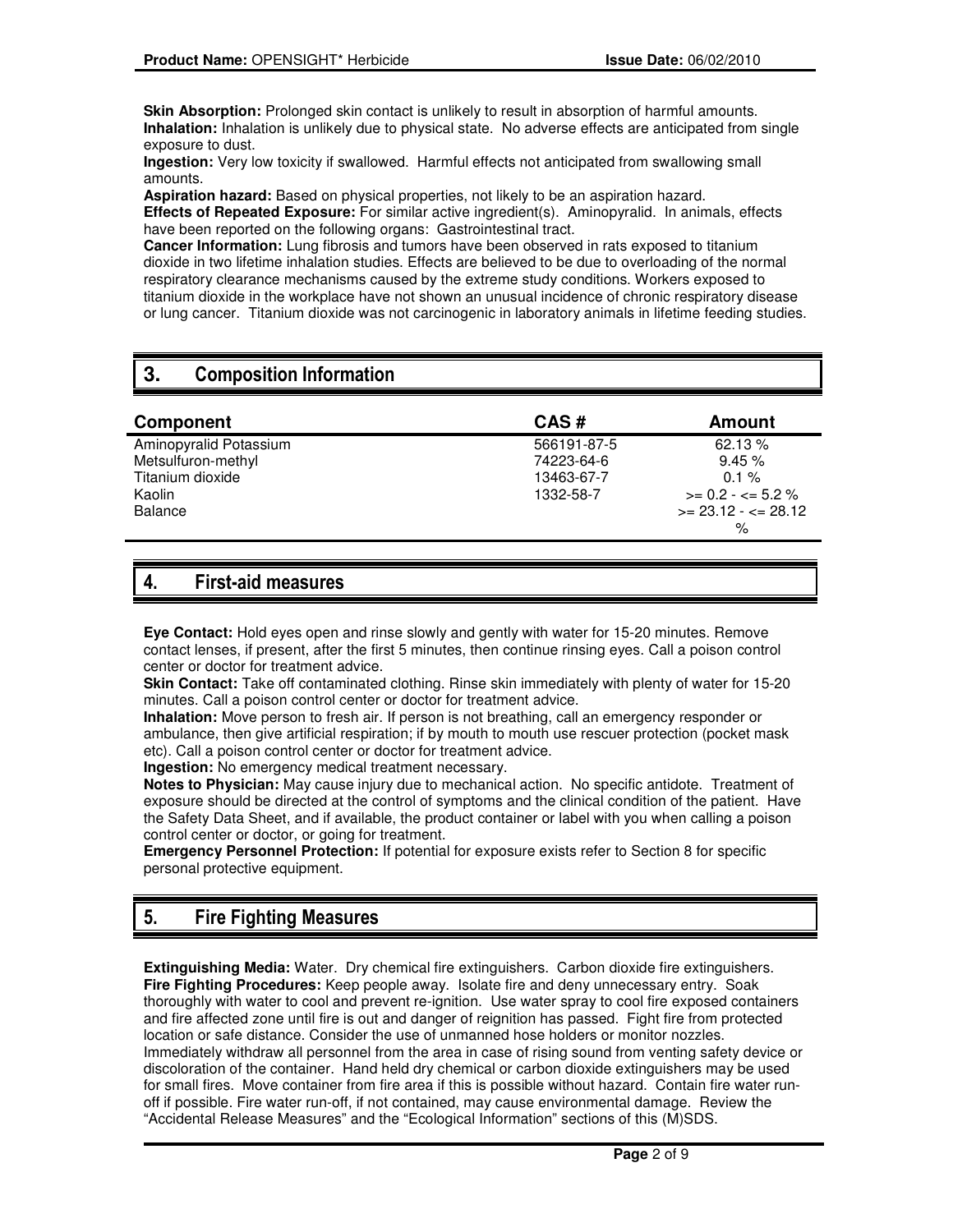**Special Protective Equipment for Firefighters:** Wear positive-pressure self-contained breathing apparatus (SCBA) and protective fire fighting clothing (includes fire fighting helmet, coat, trousers, boots, and gloves). If protective equipment is not available or not used, fight fire from a protected location or safe distance.

**Unusual Fire and Explosion Hazards:** Container may rupture from gas generation in a fire situation. Pneumatic conveying and other mechanical handling operations can generate combustible dust. To reduce the potential for dust explosions, do not permit dust to accumulate. Dense smoke is produced when product burns.

**Hazardous Combustion Products:** During a fire, smoke may contain the original material in addition to combustion products of varying composition which may be toxic and/or irritating. Combustion products may include and are not limited to: Nitrogen oxides. Hydrogen chloride. Carbon monoxide. Carbon dioxide.

# 6. Accidental Release Measures

**Steps to be Taken if Material is Released or Spilled:** Contain spilled material if possible. Small spills: Sweep up. Collect in suitable and properly labeled containers. Large spills: Contact Dow AgroSciences for clean-up assistance. See Section 13, Disposal Considerations, for additional information.

**Personal Precautions:** Isolate area. Keep unnecessary and unprotected personnel from entering the area. Refer to Section 7, Handling, for additional precautionary measures. Spilled material may cause a slipping hazard. Use appropriate safety equipment. For additional information, refer to Section 8, Exposure Controls and Personal Protection.

**Environmental Precautions:** Prevent from entering into soil, ditches, sewers, waterways and/or groundwater. See Section 12, Ecological Information.

# 7. Handling and Storage

# **Handling**

**General Handling:** Keep out of reach of children. Avoid contact with eyes, skin, and clothing. Wash thoroughly after handling. Do not swallow. Avoid breathing dust or mist. Use with adequate ventilation. Good housekeeping and controlling of dusts are necessary for safe handling of product. Keep away from heat, sparks and flame.

### **Storage**

Store in a dry place. Store in original container. Do not store near food, foodstuffs, drugs or potable water supplies.

| 8.<br><b>Exposure Controls / Personal Protection</b> |                                                        |                                                                      |                                                                                                                                 |
|------------------------------------------------------|--------------------------------------------------------|----------------------------------------------------------------------|---------------------------------------------------------------------------------------------------------------------------------|
| <b>Exposure Limits</b>                               |                                                        |                                                                      |                                                                                                                                 |
| <b>Component</b>                                     | <b>List</b>                                            | <b>Type</b>                                                          | Value                                                                                                                           |
| <b>Titanium dioxide</b>                              | <b>ACGIH</b><br><b>OSHA Table</b><br>$Z-1$<br>Z3<br>Z3 | <b>TWA</b><br><b>PEL Total</b><br>dust.<br>Total dust.<br>Respirable | 10 $mg/m3$<br>$15 \text{ mg/m}$<br>5 mg/m3 millions of particles per<br>cubic foot of air<br>15 mg/m3 millions of particles per |
|                                                      |                                                        | fraction.                                                            | cubic foot of air                                                                                                               |
| Kaolin                                               | <b>ACGIH</b>                                           | TWA<br>Respirable<br>fraction.                                       | $2 \text{ mg/m}$<br>The value is for particulate matter<br>containing no asbestos and <1%<br>crystalline silica.                |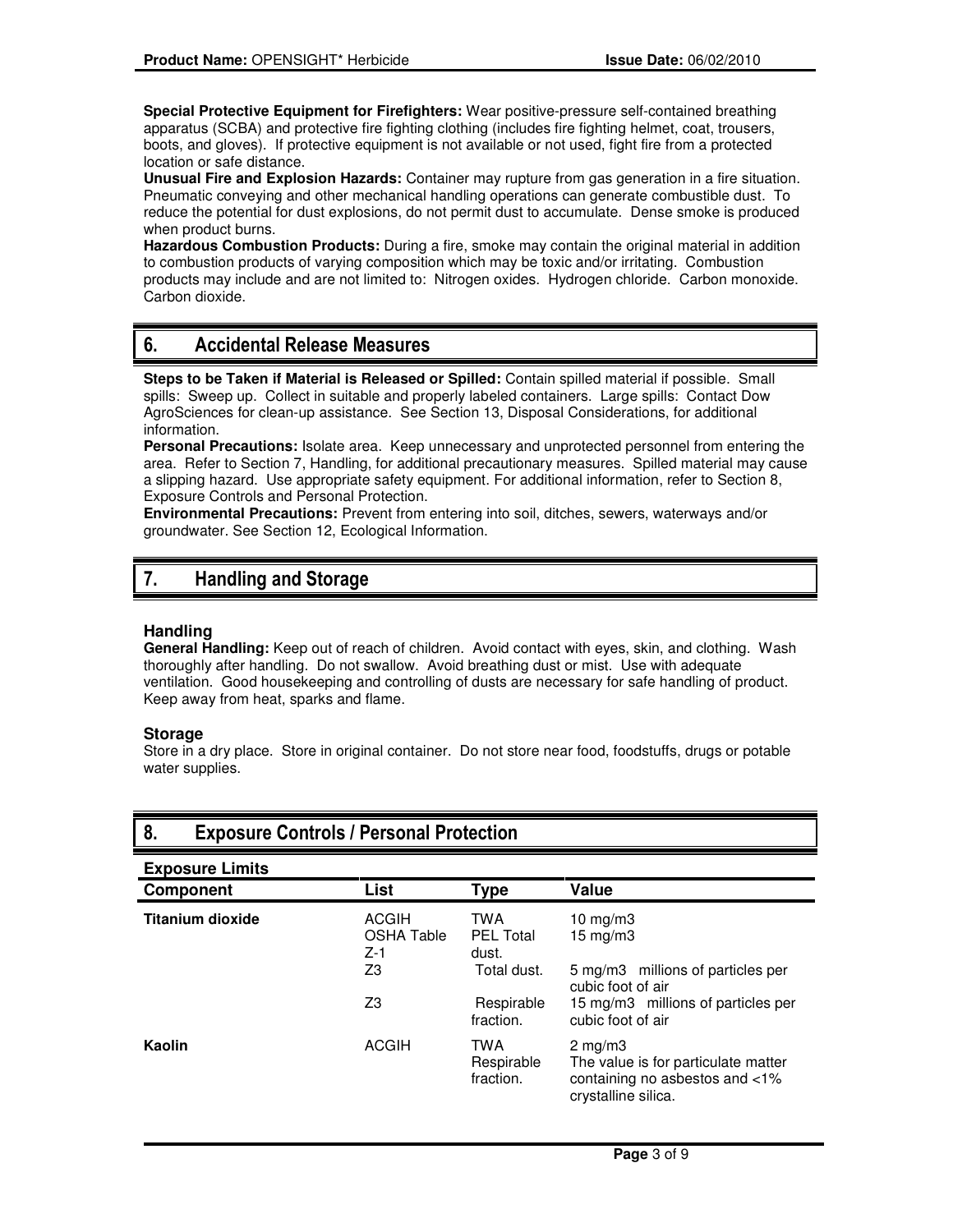| <b>OSHA Table</b> | PFL              | $5 \text{ mg/m}$ 3 |
|-------------------|------------------|--------------------|
| 7-1               | Respirable       |                    |
|                   | fraction.        |                    |
| OSHA Table        | <b>PEL Total</b> | $15 \text{ mg/m}$  |
| 7-1               | dust.            |                    |

RECOMMENDATIONS IN THIS SECTION ARE FOR MANUFACTURING, COMMERCIAL BLENDING AND PACKAGING WORKERS. APPLICATORS AND HANDLERS SHOULD SEE THE PRODUCT LABEL FOR PROPER PERSONAL PROTECTIVE EQUIPMENT AND CLOTHING. **Personal Protection**

**Eve/Face Protection:** Use chemical goggles.

**Skin Protection:** Use protective clothing chemically resistant to this material. Selection of specific items such as face shield, boots, apron, or full body suit will depend on the task.

**Hand protection:** Use gloves chemically resistant to this material. Examples of preferred glove barrier materials include: Polyvinyl chloride ("PVC" or "vinyl"). Neoprene. Nitrile/butadiene rubber ("nitrile" or "NBR"). NOTICE: The selection of a specific glove for a particular application and duration of use in a workplace should also take into account all relevant workplace factors such as, but not limited to: Other chemicals which may be handled, physical requirements (cut/puncture protection, dexterity, thermal protection), potential body reactions to glove materials, as well as the instructions/specifications provided by the glove supplier.

**Respiratory Protection:** Respiratory protection should be worn when there is a potential to exceed the exposure limit requirements or guidelines. If there are no applicable exposure limit requirements or guidelines, wear respiratory protection when adverse effects, such as respiratory irritation or discomfort have been experienced, or where indicated by your risk assessment process. For most conditions, no respiratory protection should be needed; however, in dusty atmospheres, use an approved particulate respirator. The following should be effective types of air-purifying respirators: Organic vapor cartridge with a particulate pre-filter.

**Ingestion:** Use good personal hygiene. Do not consume or store food in the work area. Wash hands before smoking or eating.

### **Engineering Controls**

**Ventilation:** Use local exhaust ventilation, or other engineering controls to maintain airborne levels below exposure limit requirements or guidelines. If there are no applicable exposure limit requirements or guidelines, general ventilation should be sufficient for most operations. Local exhaust ventilation may be necessary for some operations.

# 9. Physical and Chemical Properties

| <b>Physical State</b><br>Color<br>Odor | Granules.<br>Brown<br>Mild                   |
|----------------------------------------|----------------------------------------------|
| <b>Flash Point - Closed Cup</b>        | Not applicable                               |
| Flammable Limits In Air                | <b>Lower:</b> Not applicable                 |
|                                        | <b>Upper: Not applicable</b>                 |
| <b>Autoignition Temperature</b>        | Not applicable                               |
| Vapor Pressure                         | Not applicable                               |
| Boiling Point (760 mmHg)               | Not applicable.                              |
| Vapor Density (air = 1)                | Not applicable                               |
| Specific Gravity (H2O = 1)             | Not applicable                               |
| <b>Liquid Density</b>                  | Not applicable                               |
| <b>Bulk Density</b>                    | 0.0007 kg/m3 $@$ 22.8 °C Literature          |
| <b>Freezing Point</b>                  | Not applicable                               |
| <b>Melting Point</b>                   | No test data available                       |
| Solubility in water (by                | No test data available                       |
| weight)                                |                                              |
| рH                                     | 10.3 ( $@$ 1 %) pH Electrode (1% dispersion) |
| <b>Decomposition</b>                   | No test data available                       |
| Temperature                            |                                              |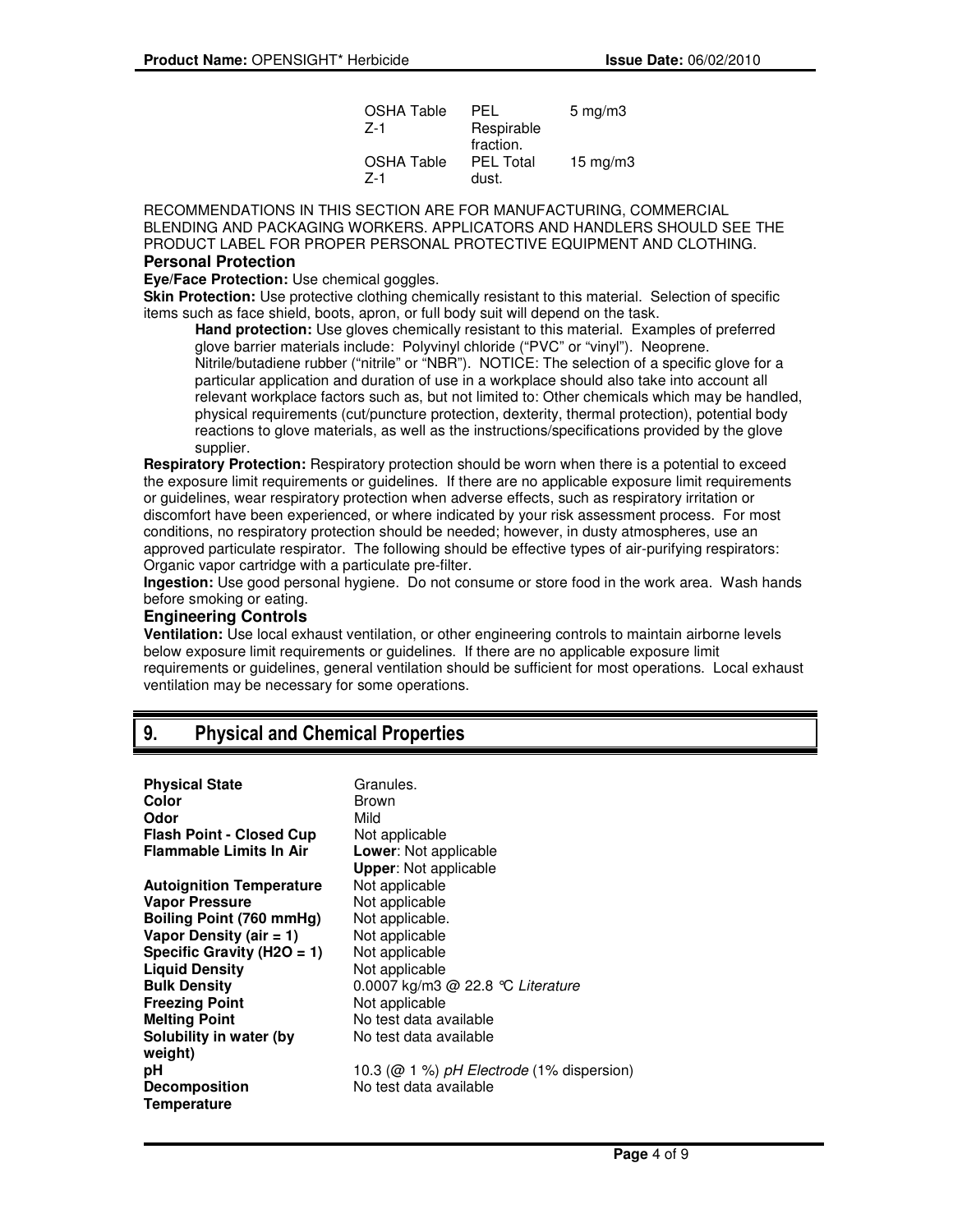| <b>Evaporation Rate (Butyl</b><br>Acetate = 1) | Not applicable |
|------------------------------------------------|----------------|
| <b>Dynamic Viscosity</b>                       | Not applicable |
| Kinematic Viscositv                            | Not applicable |

# 10. Stability and Reactivity

# **Stability/Instability**

Thermally stable at typical use temperatures.

**Conditions to Avoid:** Active ingredient decomposes at elevated temperatures. Generation of gas during decomposition can cause pressure in closed systems.

**Incompatible Materials:** Avoid contact with: Strong acids. Strong bases. Strong oxidizers. **Hazardous Polymerization** 

Will not occur.

### **Thermal Decomposition**

Decomposition products depend upon temperature, air supply and the presence of other materials. Toxic gases are released during decomposition.

# 11. Toxicological Information

# **Acute Toxicity**

#### **Ingestion**

As product. LD50, Rat, female > 5,000 mg/kg

#### **Dermal**

As product. LD50, Rat, male and female  $> 5,000$  mg/kg

# **Inhalation**

LC50, 4 h, Aerosol, Rat, male and female  $>$  5.09 mg/l

### **Eye damage/eye irritation**

May cause moderate eye irritation. May cause slight corneal injury. Solid or dust may cause irritation or corneal injury due to mechanical action.

### **Skin corrosion/irritation**

Brief contact may cause moderate skin irritation with local redness.

#### **Sensitization**

# **Skin**

Did not cause allergic skin reactions when tested in guinea pigs.

**Respiratory**

No relevant information found.

# **Repeated Dose Toxicity**

For similar active ingredient(s). Aminopyralid. In animals, effects have been reported on the following organs: Gastrointestinal tract.

### **Chronic Toxicity and Carcinogenicity**

Lung fibrosis and tumors have been observed in rats exposed to titanium dioxide in two lifetime inhalation studies. Effects are believed to be due to overloading of the normal respiratory clearance mechanisms caused by the extreme study conditions. Workers exposed to titanium dioxide in the workplace have not shown an unusual incidence of chronic respiratory disease or lung cancer. Titanium dioxide was not carcinogenic in laboratory animals in lifetime feeding studies. For the active ingredient(s): Aminopyralid. Metsulfuron-methyl. Did not cause cancer in laboratory animals. **Carcinogenicity Classifications:**

| Component        | List | <b>Classification</b>                |
|------------------|------|--------------------------------------|
| Titanium dioxide | IARC | Possibly carcinogenic to humans.; 2B |
|                  |      |                                      |

### **Developmental Toxicity**

For the active ingredient(s): Aminopyralid. Metsulfuron-methyl. Did not cause birth defects or other effects in the fetus even at doses which caused toxic effects in the mother.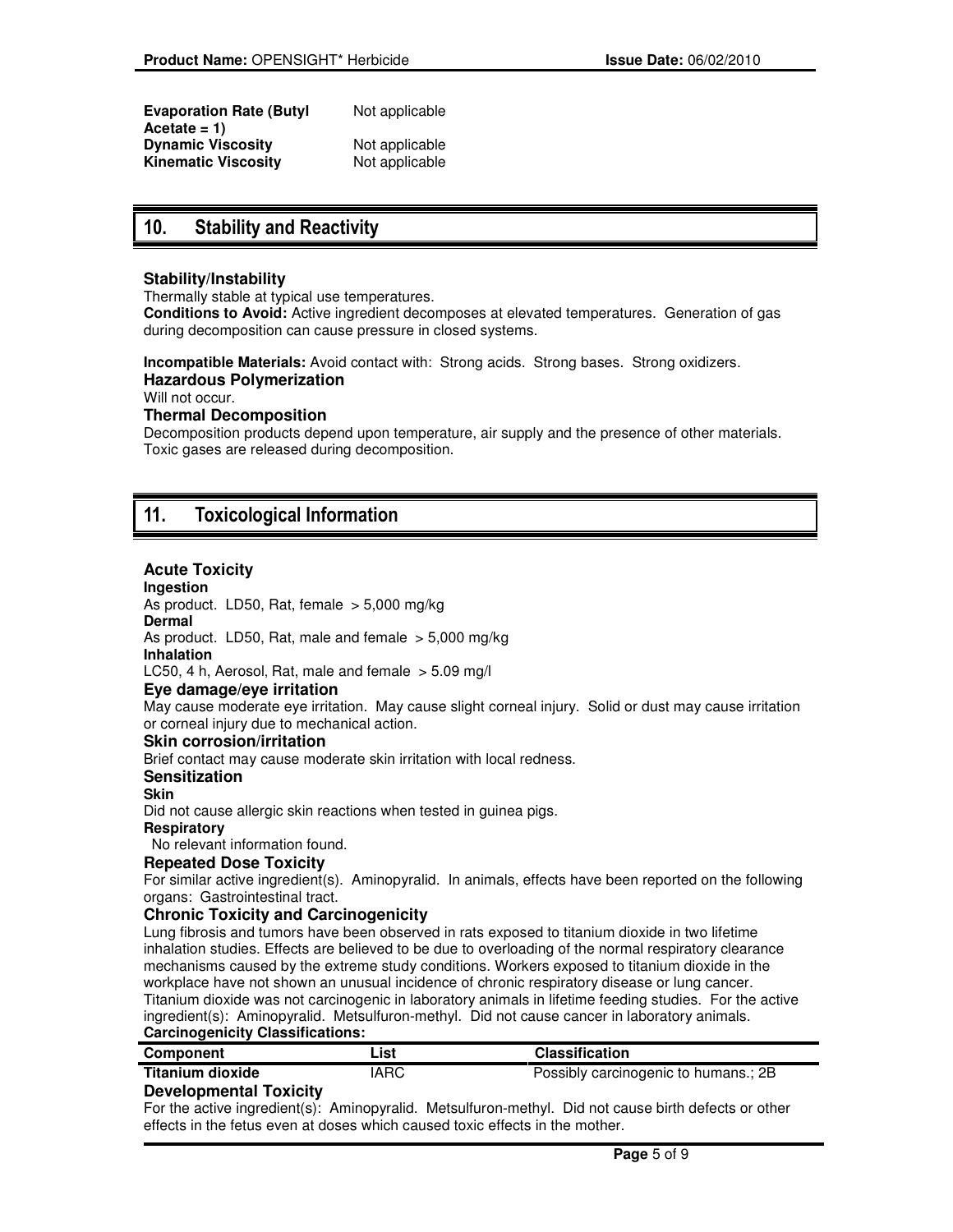# **Reproductive Toxicity**

For the active ingredient(s): Aminopyralid. Metsulfuron-methyl. In animal studies, did not interfere with reproduction.

# **Genetic Toxicology**

For similar active ingredient(s). Aminopyralid. In vitro genetic toxicity studies were negative. Animal genetic toxicity studies were negative. For the active ingredient(s): Metsulfuron-methyl. In vitro genetic toxicity studies were predominantly negative.

# 12. Ecological Information

### ENVIRONMENTAL FATE

#### Data for Component: **Aminopyralid Potassium**

# **Movement & Partitioning**

For similar active ingredient(s). Aminopyralid. Bioconcentration potential is low (BCF < 100 or Log Pow < 3). Potential for mobility in soil is very high (Koc between 0 and 50). **Partition coefficient, n-octanol/water (log Pow):** 0.72 Estimated.

### **Persistence and Degradability**

For similar active ingredient(s). Aminopyralid. Based on stringent OECD test guidelines, this material cannot be considered as readily biodegradable; however, these results do not necessarily mean that the material is not biodegradable under environmental conditions.

# **OECD Biodegradation Tests:** For similar material(s): Aminopyralid.

| <b>Biodegradation</b> |      | Method         |
|-----------------------|------|----------------|
| $\Omega$<br>70        | 28 d | OECD 301F Test |

#### Data for Component: **Metsulfuron-methyl**

#### **Movement & Partitioning**

Bioconcentration potential is low (BCF < 100 or Log Pow < 3). Given its very low Henry's constant, volatilization from natural bodies of water or moist soil is not expected to be an important fate process.

#### **Persistence and Degradability**

Material is expected to be readily biodegradable.

### Data for Component: **Titanium dioxide**

**Movement & Partitioning** 

Partitioning from water to n-octanol is not applicable.

**Persistence and Degradability** 

Biodegradation is not applicable.

#### Data for Component: **Kaolin**

### **Movement & Partitioning**

Partitioning from water to n-octanol is not applicable. **Persistence and Degradability** 

Biodegradation is not applicable.

#### **ECOTOXICITY**

Material is practically non-toxic to fish on an acute basis (LC50 > 100 mg/L). Material is practically non-toxic to birds on an acute basis (LD50 > 2000 mg/kg).

**Fish Acute & Prolonged Toxicity** 

LC50, rainbow trout (Oncorhynchus mykiss), static renewal, 96 h: > 120 mg/l **Aquatic Invertebrate Acute Toxicity**  EC50, water flea Daphnia magna, static renewal, 48 h, immobilization: > 120 mg/l **Toxicity to Above Ground Organisms**  oral LD50, bobwhite (Colinus virginianus): > 2,250 mg/kg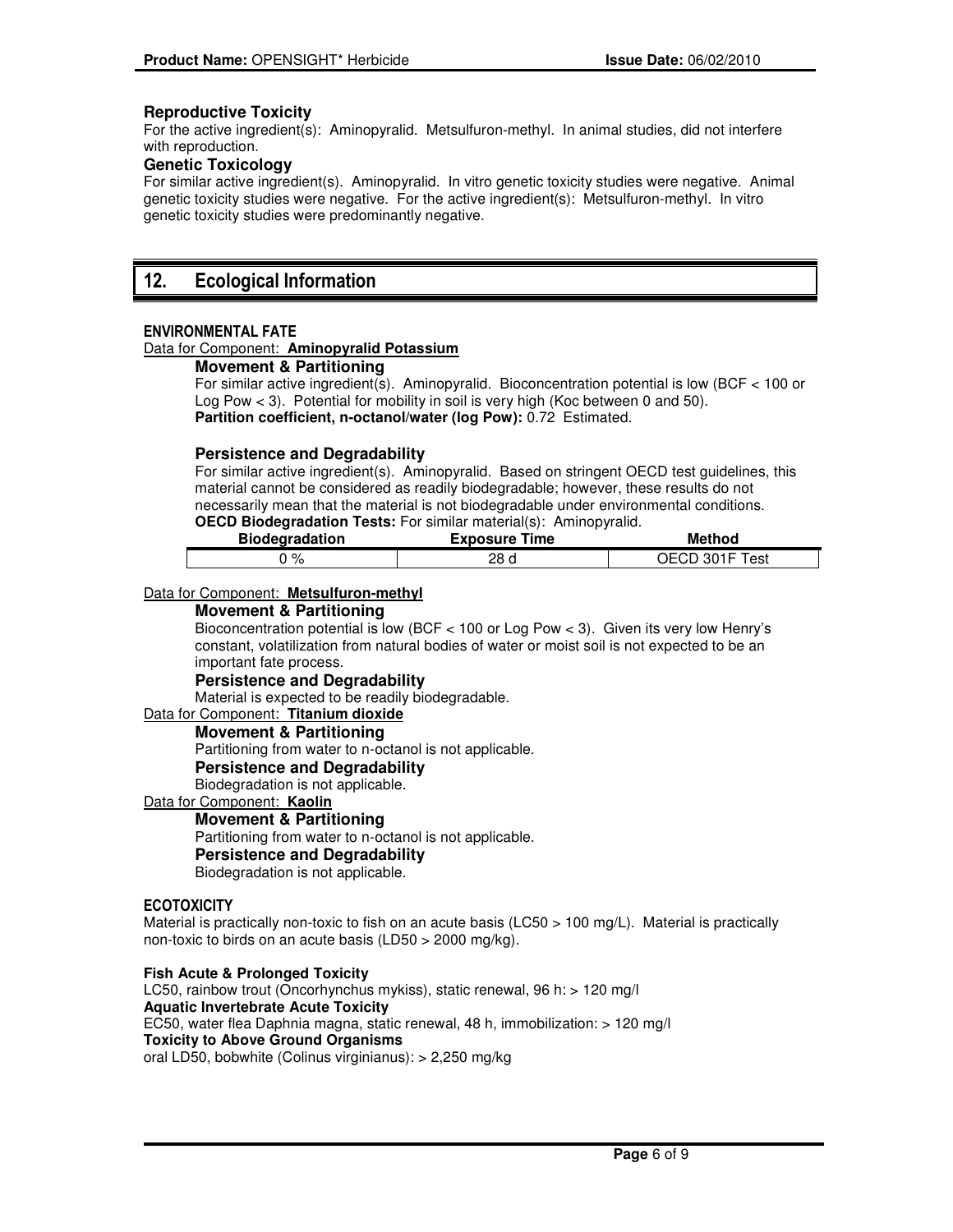# **Toxicity to Soil Dwelling Organisms**

LC50, Earthworm Eisenia foetida, adult, 14 d: 2,000 mg/kg

# 13. Disposal Considerations

If wastes and/or containers cannot be disposed of according to the product label directions, disposal of this material must be in accordance with your local or area regulatory authorities. This information presented below only applies to the material as supplied. The identification based on characteristic(s) or listing may not apply if the material has been used or otherwise contaminated. It is the responsibility of the waste generator to determine the toxicity and physical properties of the material generated to determine the proper waste identification and disposal methods in compliance with applicable regulations. If the material as supplied becomes a waste, follow all applicable regional, national and local laws.

# 14. Transport Information

**DOT Non-Bulk** NOT REGULATED

**DOT Bulk** NOT REGULATED

**IMDG** NOT REGULATED

# **ICAO/IATA**

NOT REGULATED

This information is not intended to convey all specific regulatory or operational requirements/information relating to this product. Additional transportation system information can be obtained through an authorized sales or customer service representative. It is the responsibility of the transporting organization to follow all applicable laws, regulations and rules relating to the transportation of the material.

# 15. Regulatory Information

### **OSHA Hazard Communication Standard**

This product is a "Hazardous Chemical" as defined by the OSHA Hazard Communication Standard, 29 CFR 1910.1200.

**Superfund Amendments and Reauthorization Act of 1986 Title III (Emergency Planning and Community Right-to-Know Act of 1986) Sections 311 and 312**

| <b>Immediate (Acute) Health Hazard</b>   | Yes |
|------------------------------------------|-----|
| <b>Delayed (Chronic) Health Hazard</b>   | Yes |
| <b>Fire Hazard</b>                       | No. |
| <b>Reactive Hazard</b>                   | Nο  |
| <b>Sudden Release of Pressure Hazard</b> | N٥  |

#### **Superfund Amendments and Reauthorization Act of 1986 Title III (Emergency Planning and Community Right-to-Know Act of 1986) Section 313**

To the best of our knowledge, this product does not contain chemicals at levels which require reporting under this statute.

#### **Pennsylvania (Worker and Community Right-To-Know Act): Pennsylvania Hazardous Substances List and/or Pennsylvania Environmental Hazardous Substance List:**

The following product components are cited in the Pennsylvania Hazardous Substance List and/or the Pennsylvania Environmental Substance List, and are present at levels which require reporting.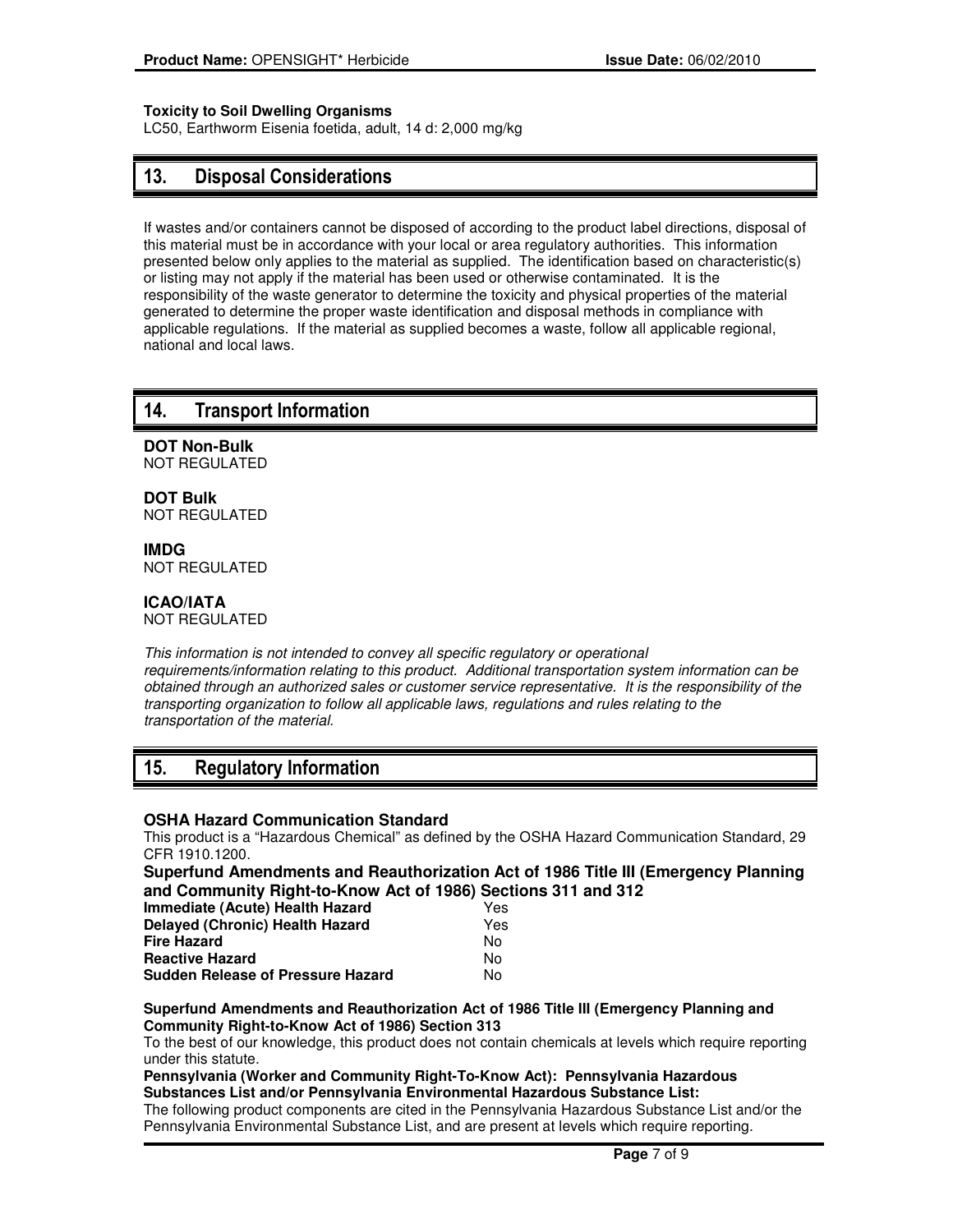| Component        | CAS#       | Amount                |
|------------------|------------|-----------------------|
| Titanium dioxide | 13463-67-7 | $0.1\%$               |
| Kaolin           | 1332-58-7  | $>= 0.2 - \le 5.2 \%$ |

#### **Pennsylvania (Worker and Community Right-To-Know Act): Pennsylvania Special Hazardous Substances List:**

To the best of our knowledge, this product does not contain chemicals at levels which require reporting under this statute.

#### **Comprehensive Environmental Response, Compensation, and Liability Act of 1980 (CERCLA) Section 103**

To the best of our knowledge, this product does not contain chemicals at levels which require reporting under this statute.

#### **California Proposition 65 (Safe Drinking Water and Toxic Enforcement Act of 1986)**

This product contains no listed substances known to the State of California to cause cancer, birth defects or other reproductive harm, at levels which would require a warning under the statute.

#### **Toxic Substances Control Act (TSCA)**

All components of this product are on the TSCA Inventory or are exempt from TSCA Inventory requirements under 40 CFR 720.30

# 16. Other Information

# **Hazard Rating System**

| . 2010<br>NFPA | Health | <b>Fire</b> | Reactivity |
|----------------|--------|-------------|------------|
|                |        |             |            |

### **Revision**

Identification Number: 1010616 / 1016 / Issue Date 06/02/2010 / Version: 3.1 DAS Code: GF-2050

Most recent revision(s) are noted by the bold, double bars in left-hand margin throughout this document.

### **Legend**

| N/A                 | Not available                                                                  |
|---------------------|--------------------------------------------------------------------------------|
| W/W                 | Weight/Weight                                                                  |
| <b>OEL</b>          | Occupational Exposure Limit                                                    |
| STEL                | Short Term Exposure Limit                                                      |
| <b>TWA</b>          | Time Weighted Average                                                          |
| ACGIH               | American Conference of Governmental Industrial Hygienists, Inc.                |
| DOW IHG             | Dow Industrial Hygiene Guideline                                               |
| WFFL                | Workplace Environmental Exposure Level                                         |
| HAZ DES             | <b>Hazard Designation</b>                                                      |
| <b>Action Level</b> | A value set by OSHA that is lower than the PEL which will trigger the need for |
|                     | activities such as exposure monitoring and medical surveillance if exceeded.   |

Dow AgroSciences LLC urges each customer or recipient of this (M)SDS to study it carefully and consult appropriate expertise, as necessary or appropriate, to become aware of and understand the data contained in this (M)SDS and any hazards associated with the product. The information herein is provided in good faith and believed to be accurate as of the effective date shown above. However, no warranty, express or implied, is given. Regulatory requirements are subject to change and may differ between various locations. It is the buyer's/user's responsibility to ensure that his activities comply with all federal, state, provincial or local laws. The information presented here pertains only to the product as shipped. Since conditions for use of the product are not under the control of the manufacturer, it is the buyer's/user's duty to determine the conditions necessary for the safe use of this product. Due to the proliferation of sources for information such as manufacturer-specific (M)SDSs, we are not and cannot be responsible for (M)SDSs obtained from any source other than ourselves. If you have